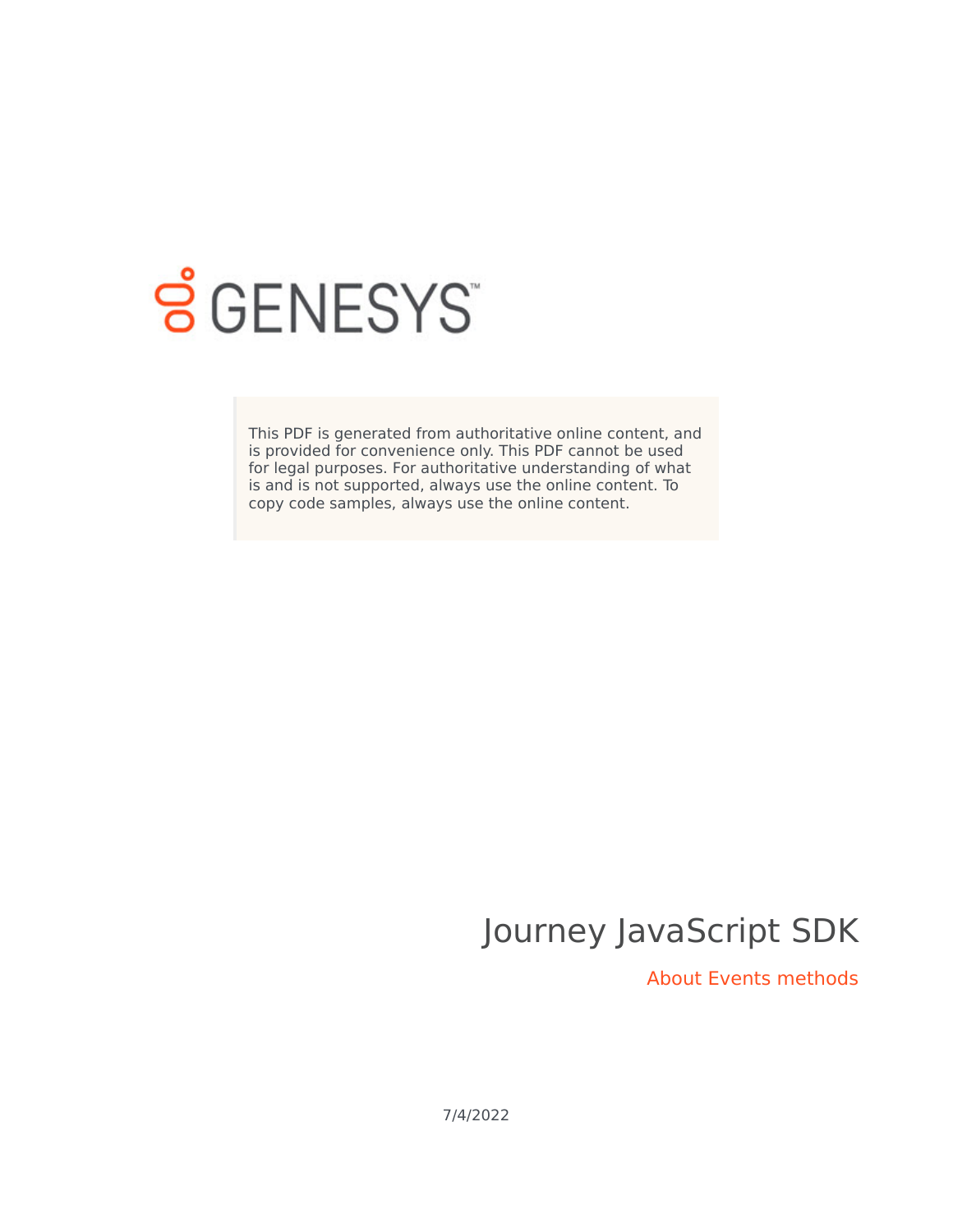Events methods allow developers to build functionality that reacts to state changes in the SDK.

## Important

This article only applies to customers using web chat. If you are a Genesys Cloud CX customer, we encourage you to use the new web messaging feature to replace web chat.

## Contents

- 1 [Events methods](#page-2-0)
- 2 [Use Events methods with content offers](#page-2-1)
- 3 [Use Events methods with web chats](#page-2-2)